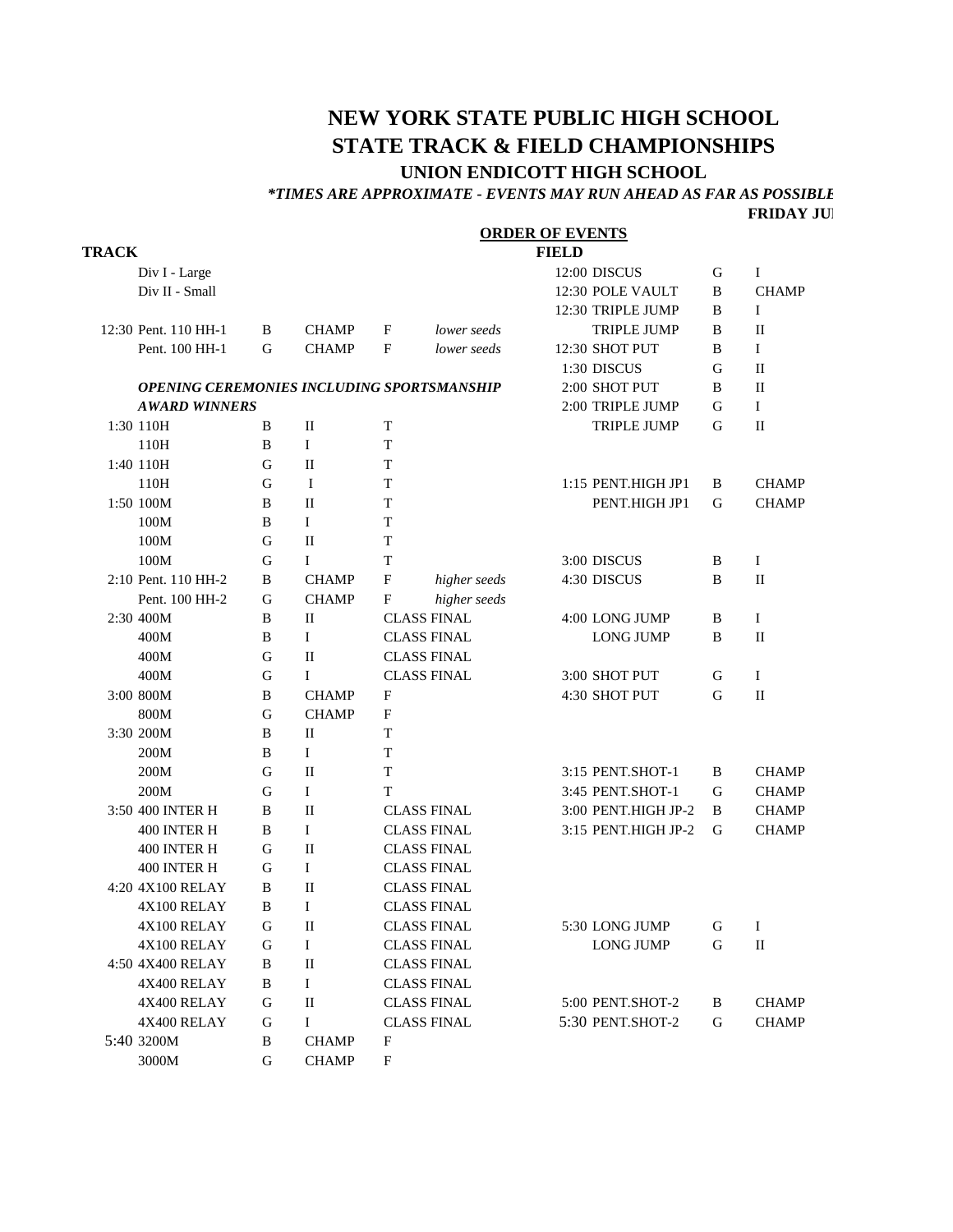# **NEW YORK STATE PUBLIC HIGH SCHOOL STATE TRACK & FIELD CHAMPIONSHIPS**

## **UNION ENDICOTT HIGH SCHOOL**

*\*TIMES ARE APPROXIMATE - EVENTS MAY RUN AHEAD AS FAR AS POSSIBLE*

#### **SATURDAY J**

| <b>FIELD</b><br><b>TRACK</b><br>10:00 3000M STEEPLE B<br><b>CHAMP</b><br>$\boldsymbol{\mathrm{F}}$<br>2000M STEEPLE G<br>F<br><b>CHAMP</b><br>10:00 POLE VAULT<br>G<br>11:00 100M<br>B<br>$\mathbf{I}$<br><b>CLASS FINAL</b><br>$\mathbf I$<br><b>CLASS FINAL</b><br>10:00 HIGH JUMP<br>100M<br>B<br>B<br>100M<br>$\rm II$<br><b>CLASS FINAL</b><br>10:00 DISCUS<br>B<br>G<br>100M<br>G<br>$\mathbf{I}$<br><b>CLASS FINAL</b><br>10:00 PENT.LONG JP-1 B<br>11:25 1600M<br>B<br><b>CHAMP</b><br>F<br>${\bf G}$<br><b>CHAMP</b><br>PENT.LONG JP-2 B<br>1500M<br>F<br>12:00 110H<br>B<br>П<br><b>CLASS FINAL</b><br>$110H$<br><b>CLASS FINAL</b><br>B<br>L<br>G<br>$\mathbf{I}$<br><b>CLASS FINAL</b><br>100H<br>11:00 PENT.LONG JP-1 G<br>${\bf G}$<br>$\mathbf{I}$<br><b>CLASS FINAL</b><br>PENT. LONG JP-2G<br>100H<br>$\mathbf{I}$<br><b>CLASS FINAL</b><br>12:25 200M<br>B<br>200M<br>B<br>$\mathbf{I}$<br><b>CLASS FINAL</b><br>11:30 HIGH JUMP<br>G<br>$\mathbf G$<br>200M<br>$\mathbf{I}$<br><b>CLASS FINAL</b><br>11:30 DISCUS<br>G<br>$\mathbf I$<br><b>CLASS FINAL</b><br>200M<br>G |  |  |  |  | <b>ORDER OF EVENTS</b> |  |              |
|---------------------------------------------------------------------------------------------------------------------------------------------------------------------------------------------------------------------------------------------------------------------------------------------------------------------------------------------------------------------------------------------------------------------------------------------------------------------------------------------------------------------------------------------------------------------------------------------------------------------------------------------------------------------------------------------------------------------------------------------------------------------------------------------------------------------------------------------------------------------------------------------------------------------------------------------------------------------------------------------------------------------------------------------------------------------------------------------|--|--|--|--|------------------------|--|--------------|
|                                                                                                                                                                                                                                                                                                                                                                                                                                                                                                                                                                                                                                                                                                                                                                                                                                                                                                                                                                                                                                                                                             |  |  |  |  |                        |  |              |
|                                                                                                                                                                                                                                                                                                                                                                                                                                                                                                                                                                                                                                                                                                                                                                                                                                                                                                                                                                                                                                                                                             |  |  |  |  |                        |  |              |
|                                                                                                                                                                                                                                                                                                                                                                                                                                                                                                                                                                                                                                                                                                                                                                                                                                                                                                                                                                                                                                                                                             |  |  |  |  |                        |  | <b>CHAMP</b> |
|                                                                                                                                                                                                                                                                                                                                                                                                                                                                                                                                                                                                                                                                                                                                                                                                                                                                                                                                                                                                                                                                                             |  |  |  |  |                        |  |              |
|                                                                                                                                                                                                                                                                                                                                                                                                                                                                                                                                                                                                                                                                                                                                                                                                                                                                                                                                                                                                                                                                                             |  |  |  |  |                        |  | <b>CHAMP</b> |
|                                                                                                                                                                                                                                                                                                                                                                                                                                                                                                                                                                                                                                                                                                                                                                                                                                                                                                                                                                                                                                                                                             |  |  |  |  |                        |  | <b>CHAMP</b> |
|                                                                                                                                                                                                                                                                                                                                                                                                                                                                                                                                                                                                                                                                                                                                                                                                                                                                                                                                                                                                                                                                                             |  |  |  |  |                        |  |              |
|                                                                                                                                                                                                                                                                                                                                                                                                                                                                                                                                                                                                                                                                                                                                                                                                                                                                                                                                                                                                                                                                                             |  |  |  |  |                        |  | <b>CHAMP</b> |
|                                                                                                                                                                                                                                                                                                                                                                                                                                                                                                                                                                                                                                                                                                                                                                                                                                                                                                                                                                                                                                                                                             |  |  |  |  |                        |  | <b>CHAMP</b> |
|                                                                                                                                                                                                                                                                                                                                                                                                                                                                                                                                                                                                                                                                                                                                                                                                                                                                                                                                                                                                                                                                                             |  |  |  |  |                        |  |              |
|                                                                                                                                                                                                                                                                                                                                                                                                                                                                                                                                                                                                                                                                                                                                                                                                                                                                                                                                                                                                                                                                                             |  |  |  |  |                        |  |              |
|                                                                                                                                                                                                                                                                                                                                                                                                                                                                                                                                                                                                                                                                                                                                                                                                                                                                                                                                                                                                                                                                                             |  |  |  |  |                        |  | <b>CHAMP</b> |
|                                                                                                                                                                                                                                                                                                                                                                                                                                                                                                                                                                                                                                                                                                                                                                                                                                                                                                                                                                                                                                                                                             |  |  |  |  |                        |  | <b>CHAMP</b> |
|                                                                                                                                                                                                                                                                                                                                                                                                                                                                                                                                                                                                                                                                                                                                                                                                                                                                                                                                                                                                                                                                                             |  |  |  |  |                        |  |              |
|                                                                                                                                                                                                                                                                                                                                                                                                                                                                                                                                                                                                                                                                                                                                                                                                                                                                                                                                                                                                                                                                                             |  |  |  |  |                        |  | <b>CHAMP</b> |
|                                                                                                                                                                                                                                                                                                                                                                                                                                                                                                                                                                                                                                                                                                                                                                                                                                                                                                                                                                                                                                                                                             |  |  |  |  |                        |  | <b>CHAMP</b> |
|                                                                                                                                                                                                                                                                                                                                                                                                                                                                                                                                                                                                                                                                                                                                                                                                                                                                                                                                                                                                                                                                                             |  |  |  |  |                        |  |              |
| 1:00 SHOT PUT<br><b>BREAK 12:35 - 12:45</b><br>B                                                                                                                                                                                                                                                                                                                                                                                                                                                                                                                                                                                                                                                                                                                                                                                                                                                                                                                                                                                                                                            |  |  |  |  |                        |  | <b>CHAMP</b> |
| 1:00 LONG JUMP<br>B                                                                                                                                                                                                                                                                                                                                                                                                                                                                                                                                                                                                                                                                                                                                                                                                                                                                                                                                                                                                                                                                         |  |  |  |  |                        |  | <b>CHAMP</b> |
| 12:45 PENT. 1500 (ALL) B<br><b>CHAMP</b><br>F<br>1:00 LONG JUMP<br>G                                                                                                                                                                                                                                                                                                                                                                                                                                                                                                                                                                                                                                                                                                                                                                                                                                                                                                                                                                                                                        |  |  |  |  |                        |  | <b>CHAMP</b> |
| 1:15 110HH<br>B<br><b>CHAMP</b><br>F                                                                                                                                                                                                                                                                                                                                                                                                                                                                                                                                                                                                                                                                                                                                                                                                                                                                                                                                                                                                                                                        |  |  |  |  |                        |  |              |
| 100HH<br>$\mathbf G$<br><b>CHAMP</b><br>F                                                                                                                                                                                                                                                                                                                                                                                                                                                                                                                                                                                                                                                                                                                                                                                                                                                                                                                                                                                                                                                   |  |  |  |  |                        |  |              |
| 1:25 100M<br>F<br>B<br><b>CHAMP</b>                                                                                                                                                                                                                                                                                                                                                                                                                                                                                                                                                                                                                                                                                                                                                                                                                                                                                                                                                                                                                                                         |  |  |  |  |                        |  |              |
| 100M<br>G<br><b>CHAMP</b><br>F<br>2:30 SHOT PUT<br>G                                                                                                                                                                                                                                                                                                                                                                                                                                                                                                                                                                                                                                                                                                                                                                                                                                                                                                                                                                                                                                        |  |  |  |  |                        |  | <b>CHAMP</b> |
| 1:35 PENT 800 (ALL)<br>2:30 TRIPLE JUMP<br>G<br><b>CHAMP</b><br>F<br>B                                                                                                                                                                                                                                                                                                                                                                                                                                                                                                                                                                                                                                                                                                                                                                                                                                                                                                                                                                                                                      |  |  |  |  |                        |  | <b>CHAMP</b> |
| 1:50 400M<br>${\bf F}$<br>2:30 TRIPLE JUMP<br>B<br><b>CHAMP</b><br>G                                                                                                                                                                                                                                                                                                                                                                                                                                                                                                                                                                                                                                                                                                                                                                                                                                                                                                                                                                                                                        |  |  |  |  |                        |  | <b>CHAMP</b> |
| 400M<br>$\mathbf G$<br><b>CHAMP</b><br>$\mathbf F$                                                                                                                                                                                                                                                                                                                                                                                                                                                                                                                                                                                                                                                                                                                                                                                                                                                                                                                                                                                                                                          |  |  |  |  |                        |  |              |
| $\mathbf F$<br>2:00 400 INTER H<br>B<br><b>CHAMP</b>                                                                                                                                                                                                                                                                                                                                                                                                                                                                                                                                                                                                                                                                                                                                                                                                                                                                                                                                                                                                                                        |  |  |  |  |                        |  |              |
| 400 INTER H<br>G<br><b>CHAMP</b><br>F                                                                                                                                                                                                                                                                                                                                                                                                                                                                                                                                                                                                                                                                                                                                                                                                                                                                                                                                                                                                                                                       |  |  |  |  |                        |  |              |
| 2:10 200M<br>${\bf F}$<br>$\, {\bf B}$<br><b>CHAMP</b>                                                                                                                                                                                                                                                                                                                                                                                                                                                                                                                                                                                                                                                                                                                                                                                                                                                                                                                                                                                                                                      |  |  |  |  |                        |  |              |
| 200M<br>G<br><b>CHAMP</b><br>F                                                                                                                                                                                                                                                                                                                                                                                                                                                                                                                                                                                                                                                                                                                                                                                                                                                                                                                                                                                                                                                              |  |  |  |  |                        |  |              |
| 2:20 4X800 RELAY<br><b>CHAMP</b><br>$\boldsymbol{\mathrm{F}}$<br>B                                                                                                                                                                                                                                                                                                                                                                                                                                                                                                                                                                                                                                                                                                                                                                                                                                                                                                                                                                                                                          |  |  |  |  |                        |  |              |
| 4X800 RELAY<br>G<br><b>CHAMP</b><br>F                                                                                                                                                                                                                                                                                                                                                                                                                                                                                                                                                                                                                                                                                                                                                                                                                                                                                                                                                                                                                                                       |  |  |  |  |                        |  |              |
| 3:20 4X100 RELAY<br>B<br><b>CHAMP</b><br>F                                                                                                                                                                                                                                                                                                                                                                                                                                                                                                                                                                                                                                                                                                                                                                                                                                                                                                                                                                                                                                                  |  |  |  |  |                        |  |              |
| 4X100 RELAY<br>G<br><b>CHAMP</b><br>F                                                                                                                                                                                                                                                                                                                                                                                                                                                                                                                                                                                                                                                                                                                                                                                                                                                                                                                                                                                                                                                       |  |  |  |  |                        |  |              |
| 3:30 4X400 RELAY<br>B<br>F<br><b>CHAMP</b>                                                                                                                                                                                                                                                                                                                                                                                                                                                                                                                                                                                                                                                                                                                                                                                                                                                                                                                                                                                                                                                  |  |  |  |  |                        |  |              |
| G<br>4X400 RELAY<br><b>CHAMP</b><br>F                                                                                                                                                                                                                                                                                                                                                                                                                                                                                                                                                                                                                                                                                                                                                                                                                                                                                                                                                                                                                                                       |  |  |  |  |                        |  |              |

*Proposed 9/18/16*

Only change that was made besides flip flopping all boys and girls order was a proposal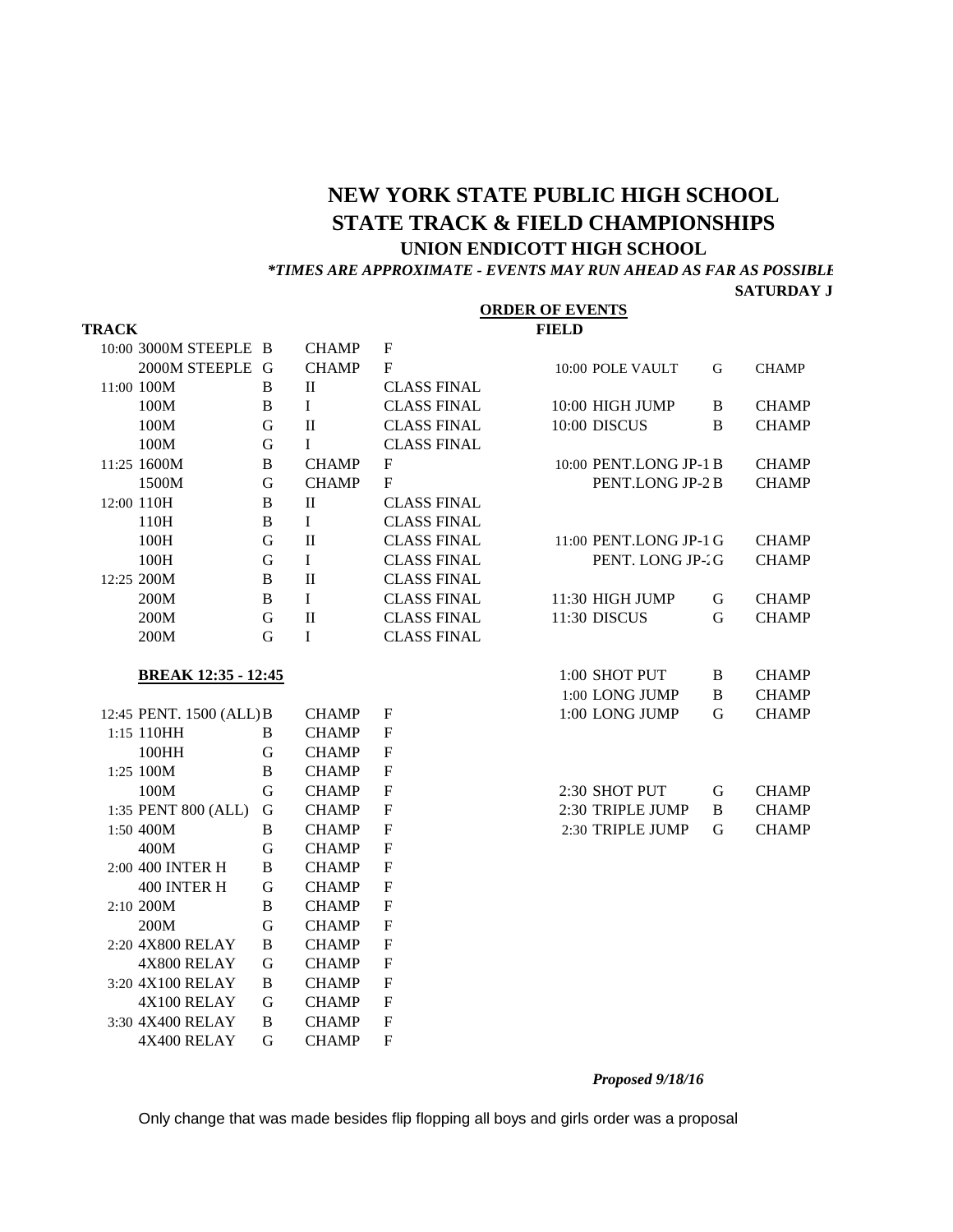to move the Girls Pole Vault to Saturday to prevent finishing in the dark on Friday.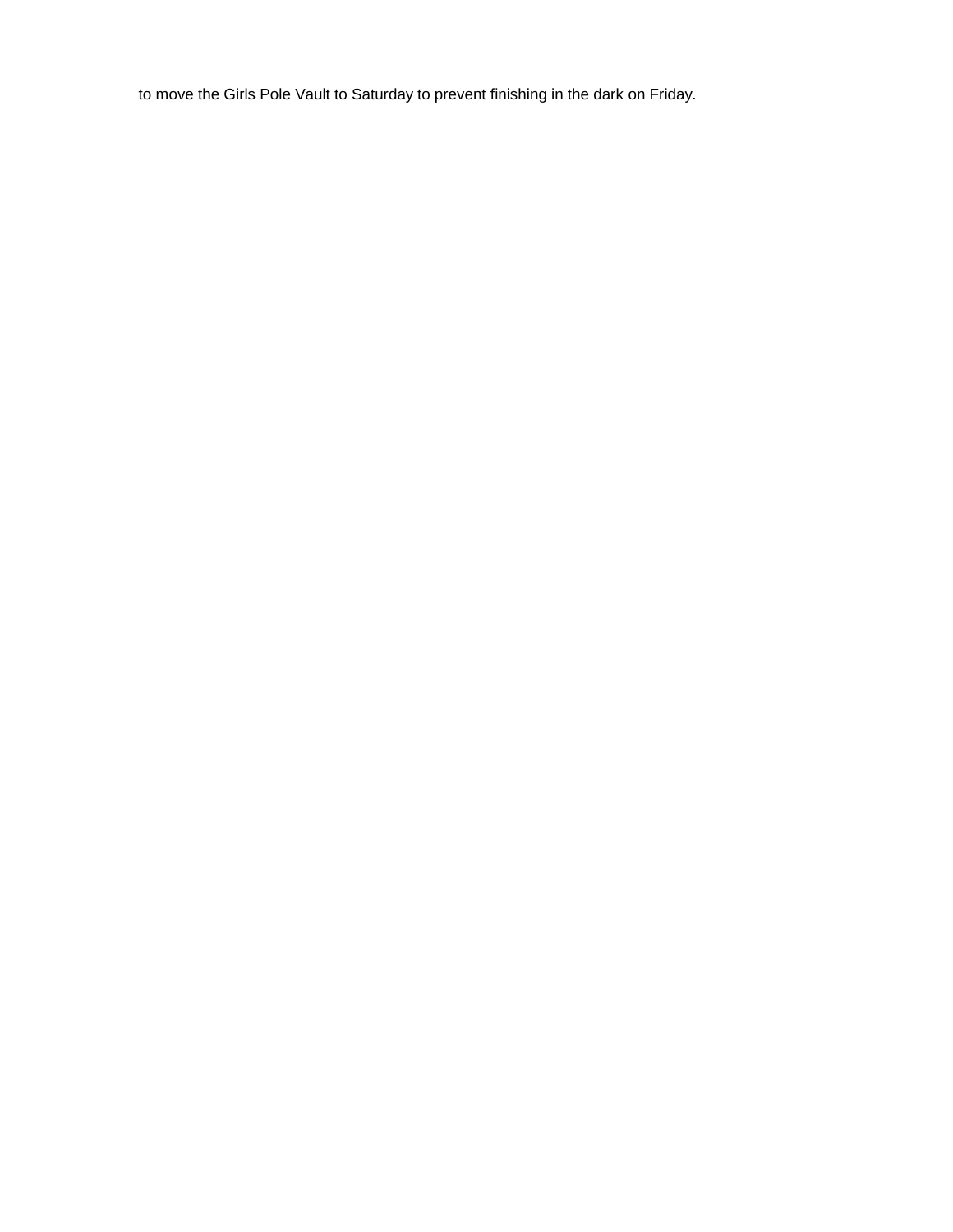*\*TIMES ARE APPROXIMATE - EVENTS MAY RUN AHEAD AS FAR AS POSSIBLE* **NE 09, 2017** 

> CLASS FINAL  $\mathbf F$ CLASS FINAL CLASS FINAL CLASS FINAL CLASS FINAL CLASS FINAL CLASS FINAL CLASS FINAL

F F

CLASS FINAL CLASS FINAL

CLASS FINAL CLASS FINAL

CLASS FINAL CLASS FINAL

F F  $\mathbf F$ 

F

CLASS FINAL CLASS FINAL

F F